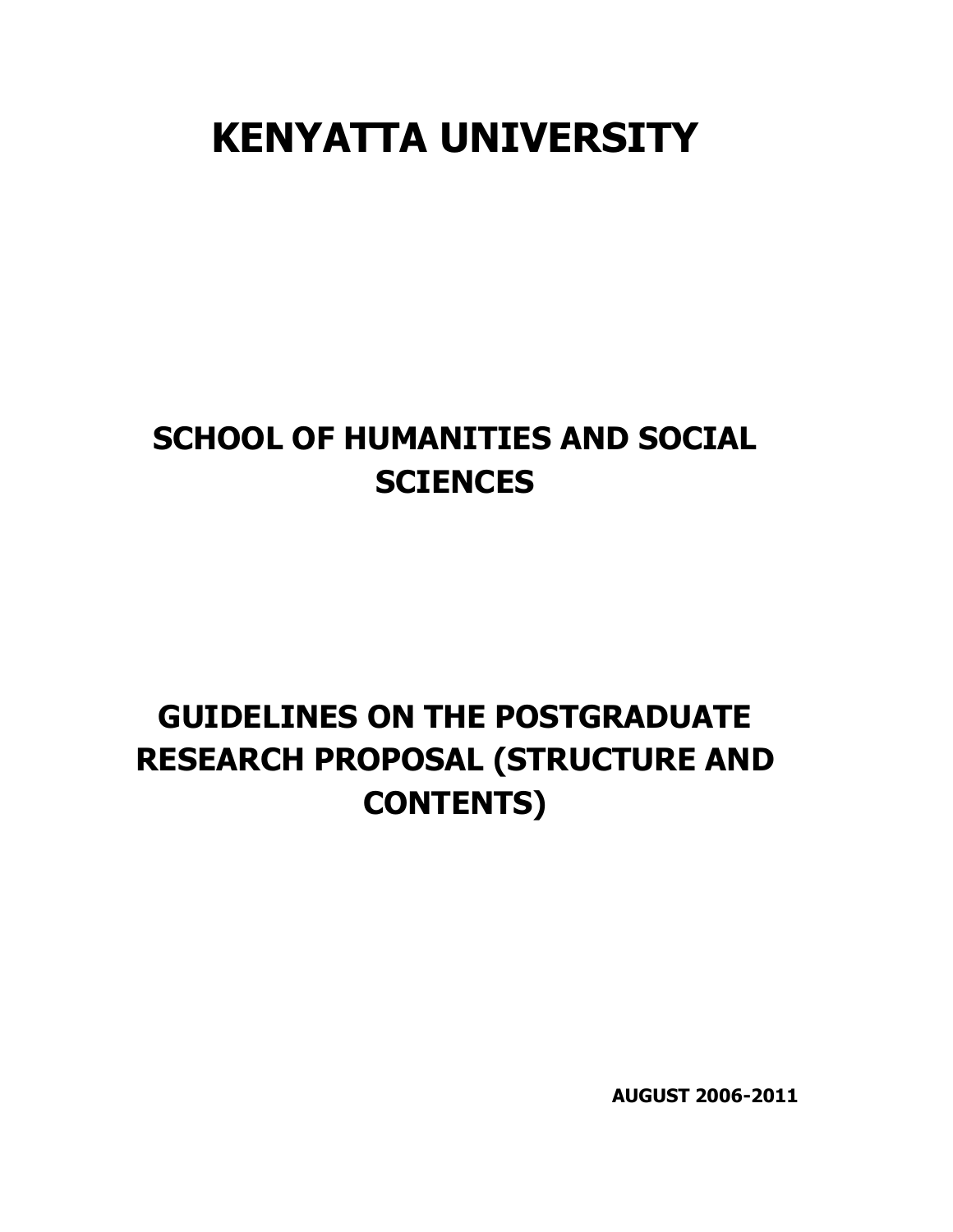#### KENYATTA UNIVERSITY

## SCHOOL OF HUMANITIES AND SOCIAL SCIENCES

## DEPARTMENT OF HISTORY, ARCHEOLOGY & POLITICAL STUDIES

## GENDER DIMENSION OF ETHNIC CONFLICTS IN KENYA: AN EMPIRICAL STUDY WITH REFERENCE TO BUKUSU AND SABAOT COMMUNITIES

GLADYS KHAOMA, BA

A RESEARCH PROPOSAL SUBMITTED TO THE SCHOOL OF HUMANITIES AND SOCIAL SCIENCES IN PARTIAL FULFILMENT OF THE REQUIREMENTS FOR THE AWARD OF THE DEGREE OF MASTER OF ARTS OF KENYATTA UNIVERSITY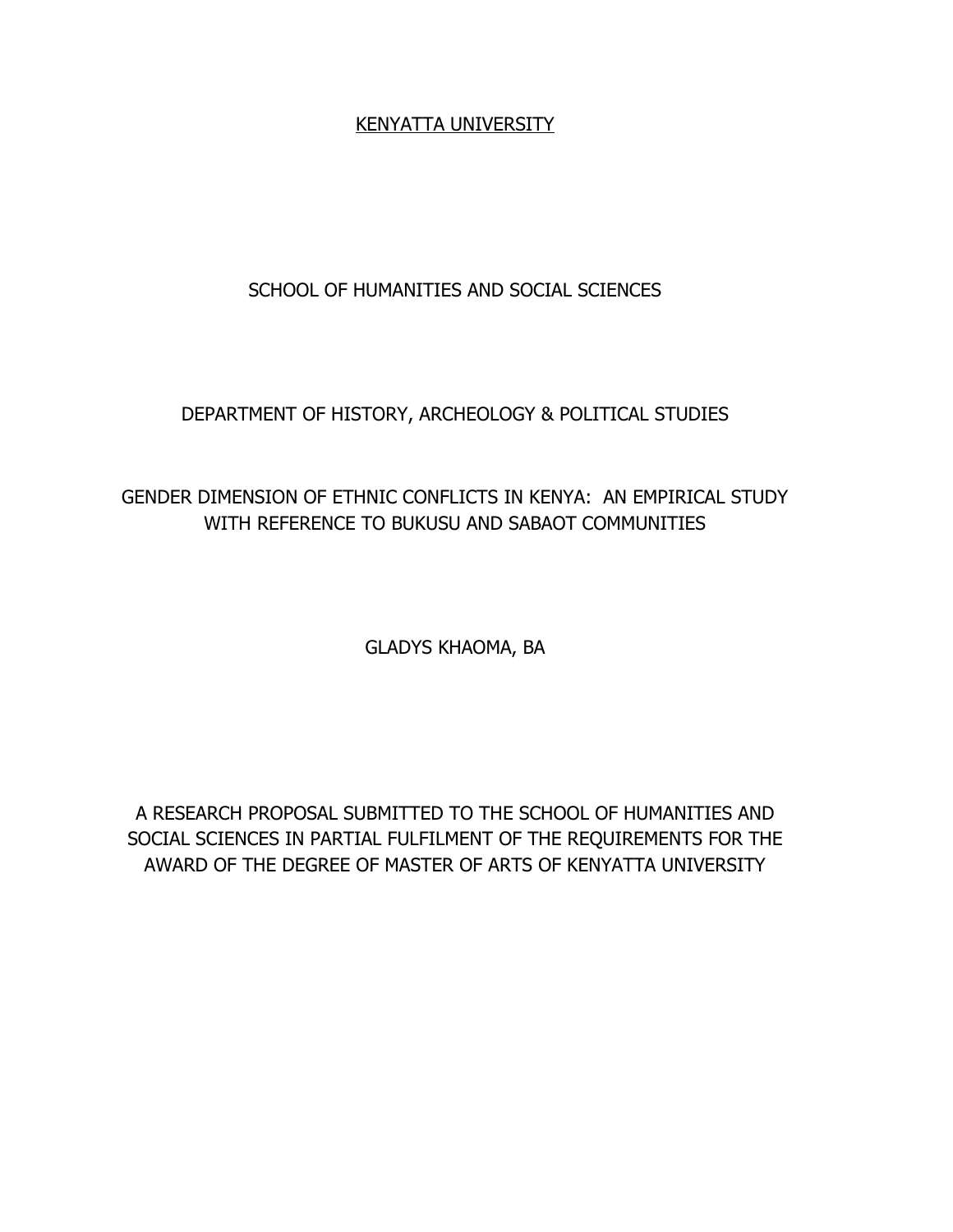Declaration Page (example):

"This proposal is my original work and has not been presented for a degree in any other university".

Full name of student, showing highest academic qualification

|                                                                                                                                                                                                                                                                       | Name: Gladys Khaoma                                   |  |  |  |
|-----------------------------------------------------------------------------------------------------------------------------------------------------------------------------------------------------------------------------------------------------------------------|-------------------------------------------------------|--|--|--|
|                                                                                                                                                                                                                                                                       | C50/8007/2006                                         |  |  |  |
| Supervisors: This proposal has been submitted for the review with our approval as<br>University supervisors. Then the supervisors beginning with primary supervisor<br>sign below at least two of their names in full, together with their respective<br>departments. |                                                       |  |  |  |
|                                                                                                                                                                                                                                                                       | E.g. Signature 1.<br>_Date_________________________   |  |  |  |
|                                                                                                                                                                                                                                                                       | Dr. Julia Mkabili                                     |  |  |  |
|                                                                                                                                                                                                                                                                       | Department of History, Archeology & Political Studies |  |  |  |
|                                                                                                                                                                                                                                                                       |                                                       |  |  |  |
|                                                                                                                                                                                                                                                                       |                                                       |  |  |  |
|                                                                                                                                                                                                                                                                       | Prof. Menesa Omambia                                  |  |  |  |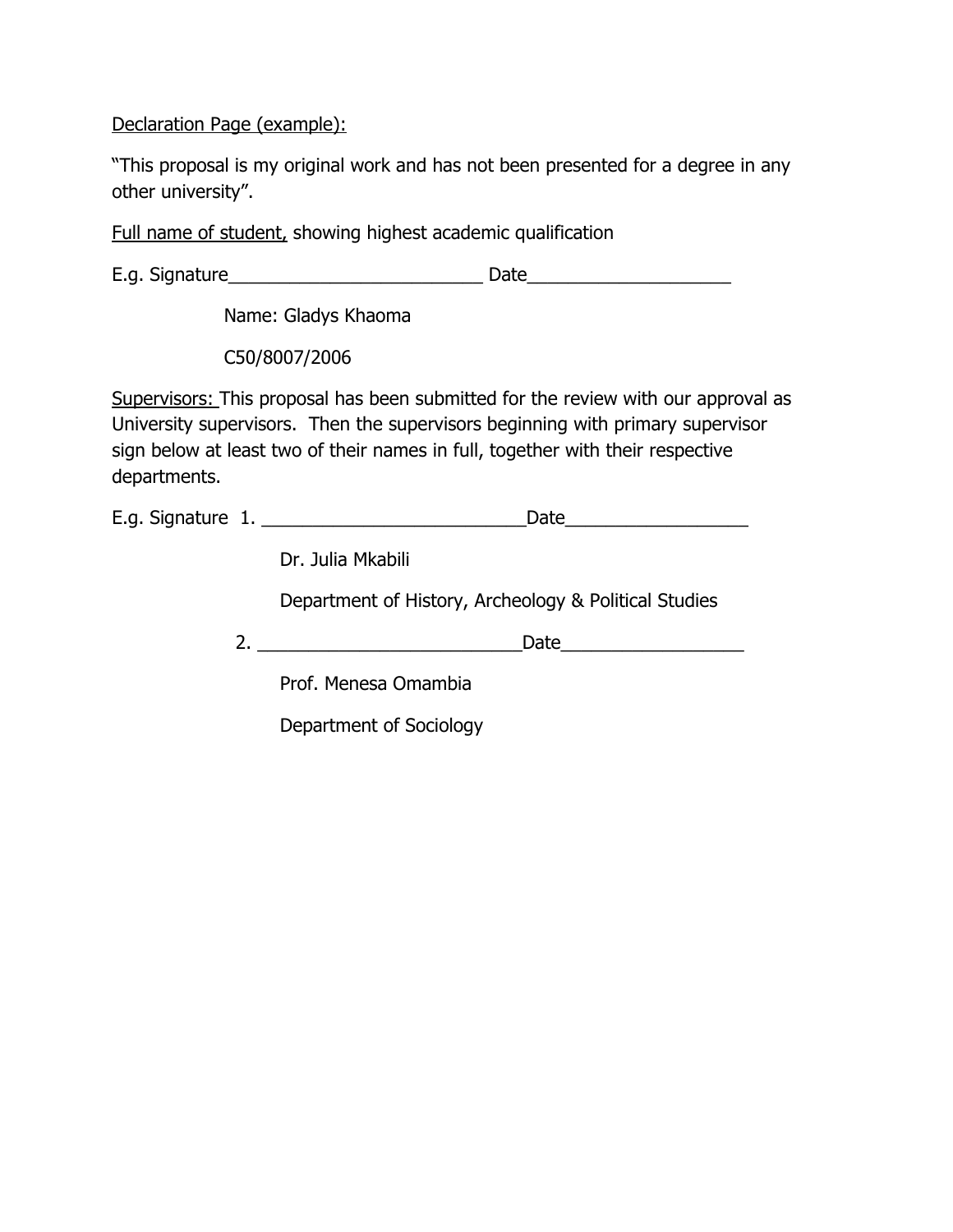## **Abstract**

It should consist of precise spectrum of the entire proposal including the Problem, Objectives, and Methods of Data Analysis. It should give an overview of the proposal and should **Not Exceed 500 words.** It should also have the topic (title), and the name of the author (as it appears on the title and declaration pages respectively). **It should occupy a page on its own.**

E.g. In a world of rapid technological change, how do organizations understand and make sense of technology? How do organizational members share their understandings of technology with other organizational members? Existing research into organizational responses to new technologies has described how these responses can be complex, unpredictable, and sometimes conflictual, and how remedies for such conflicts are often framed in terms of the need for improved communication amongst organizational members regarding the ways in which they define technologies. I argue that such approaches simplify and elide both the complex nature of perceiving technology, and also the ways in which such perceptions are explained………….(102 words).

Students from Foreign Languages Department should also provide a synopsis in English giving the overview of the study consisting of background of the study, statement of the problems, objectives, methods of data analysis. This should not exceed three (3) double-space typed pages.

**Abbreviations and Acronyms** (where applicable): All abbreviations and/or acronyms used in the text should be included in the list. They should also be organized in alphabetical order, but must be written out in full the first time they appear in the text. **These should be started on a fresh page.**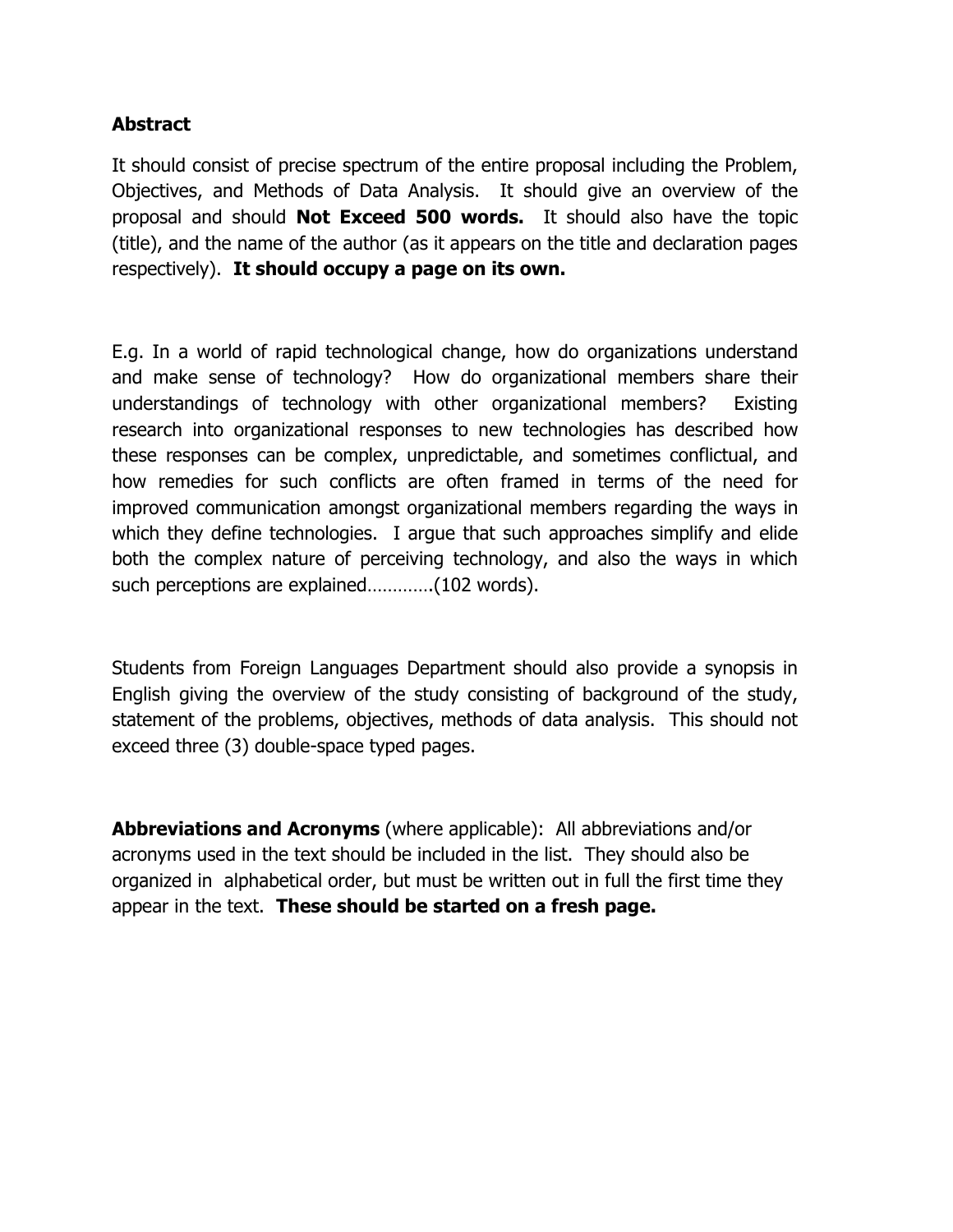## **LIST OF TABLES**

Each table should be given a number that uniquely identifies it with the relevant chapter and own number.

| e.g. Table $1.1$ : | Population of Samburu District by Age Distribution (2005)                |
|--------------------|--------------------------------------------------------------------------|
|                    | This is table number 1 in Chapter 1                                      |
|                    | Table 1.2: Gender structure of the population of Samburu District (2005) |
|                    | This is table number 2 in Chapter 1                                      |
|                    |                                                                          |

Note: The listing should start on a fresh page

## **LIST OF FIGURES**

Similarly, each figure should be uniquely identified by chapter and specific number. **Their listing can start immediately the list of tables ends (i.e. it does not have to start on a fresh page).**

### **Definition of terms**

The terms defined in this section should not be merely dictionary definitions of words, rather they should be terms and concepts used in a particular manner in the document, and hence a reader of the document would require these definitions and explanations to follow arguments in the document. **This section should start on a fresh page.**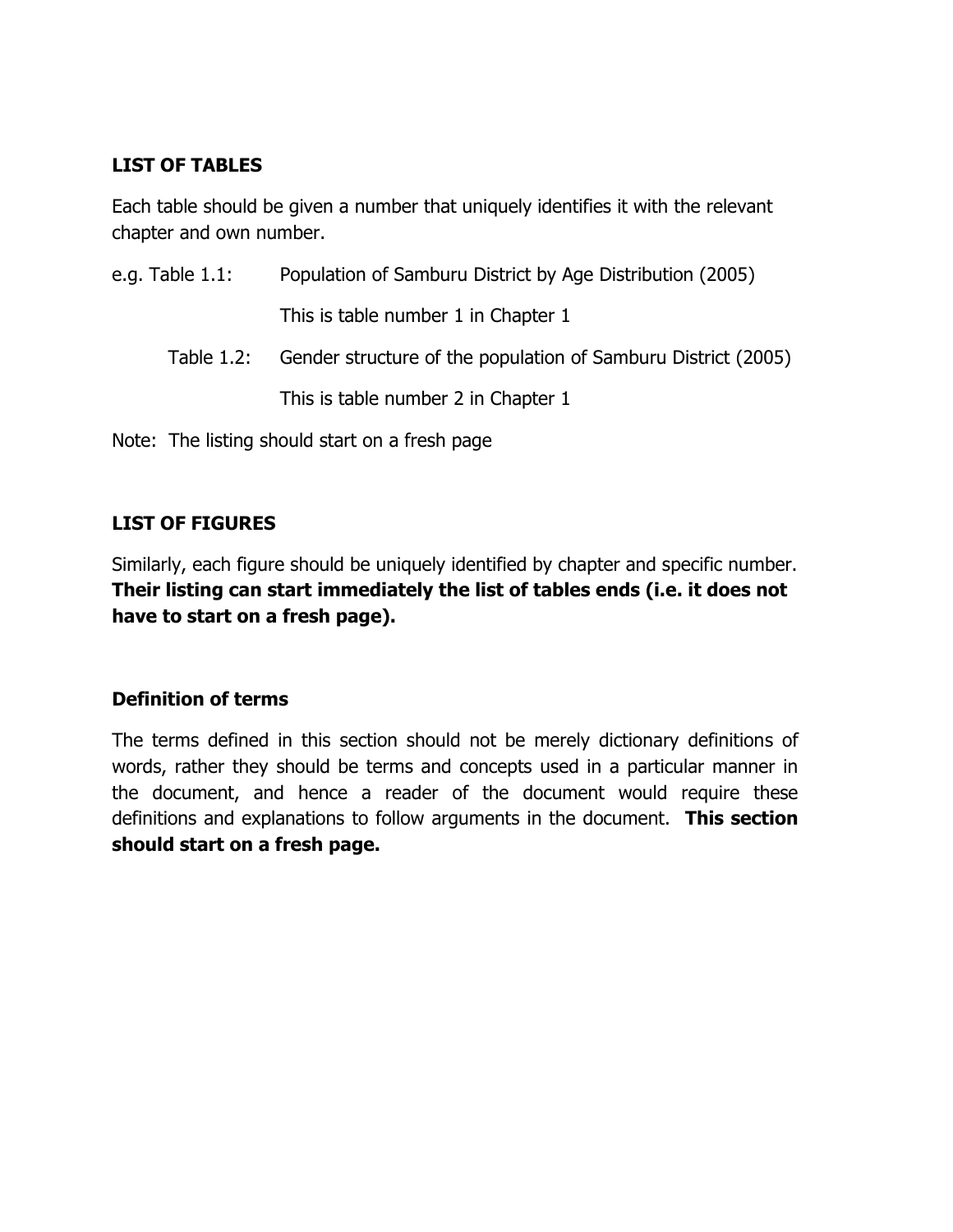## **TABLE OF CONTENTS**

|     |                                                                   | Ϊİ  |
|-----|-------------------------------------------------------------------|-----|
|     |                                                                   | iii |
| 1.0 | <b>INTRODUCTION</b>                                               |     |
| 1.1 |                                                                   |     |
| 1.2 |                                                                   |     |
| 1.3 |                                                                   |     |
| 1.4 |                                                                   |     |
| 1.5 |                                                                   |     |
| 1.6 |                                                                   |     |
| 2.0 | LITERATURE REVIEW AND THEORETICAL/ CONCEPTIVE<br><b>FRAMEWORK</b> |     |
| 2.1 |                                                                   |     |
| 2.2 |                                                                   |     |
| 3.0 | <b>METHODOLOGY</b>                                                |     |
| 3.1 |                                                                   |     |
| 3.2 |                                                                   |     |
| 3.3 |                                                                   |     |
| 3.4 |                                                                   |     |
| 3.5 |                                                                   |     |
| 3.6 |                                                                   |     |
| 3.7 |                                                                   |     |
| 3.8 |                                                                   |     |
| 3.9 |                                                                   |     |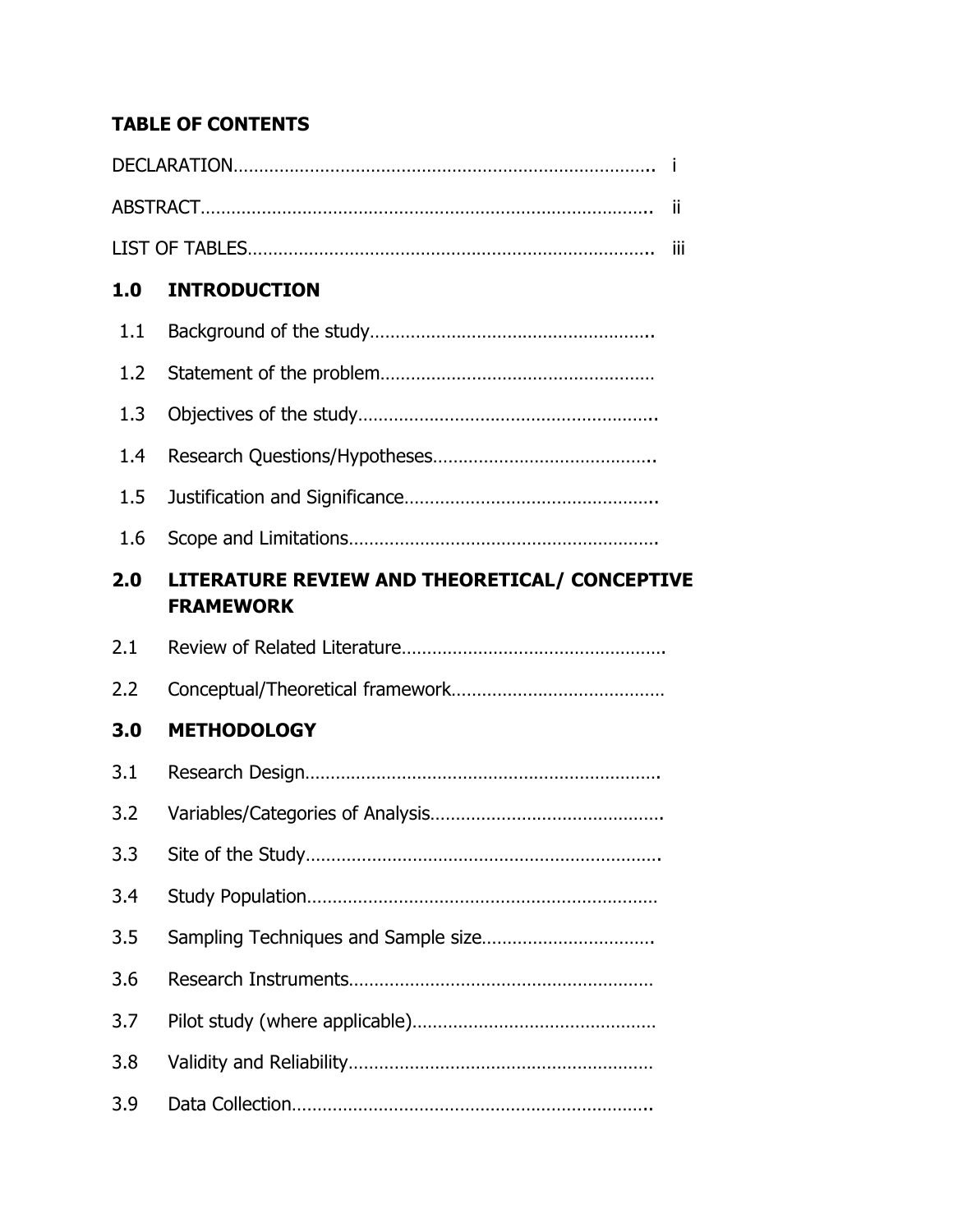|                     | 3.11 Data Management and Ethical Considerations |  |
|---------------------|-------------------------------------------------|--|
| <b>BIBLIOGRAPHY</b> |                                                 |  |
| <b>APPENDICES</b>   |                                                 |  |
|                     |                                                 |  |
|                     |                                                 |  |
| A3:                 |                                                 |  |
| A4:                 |                                                 |  |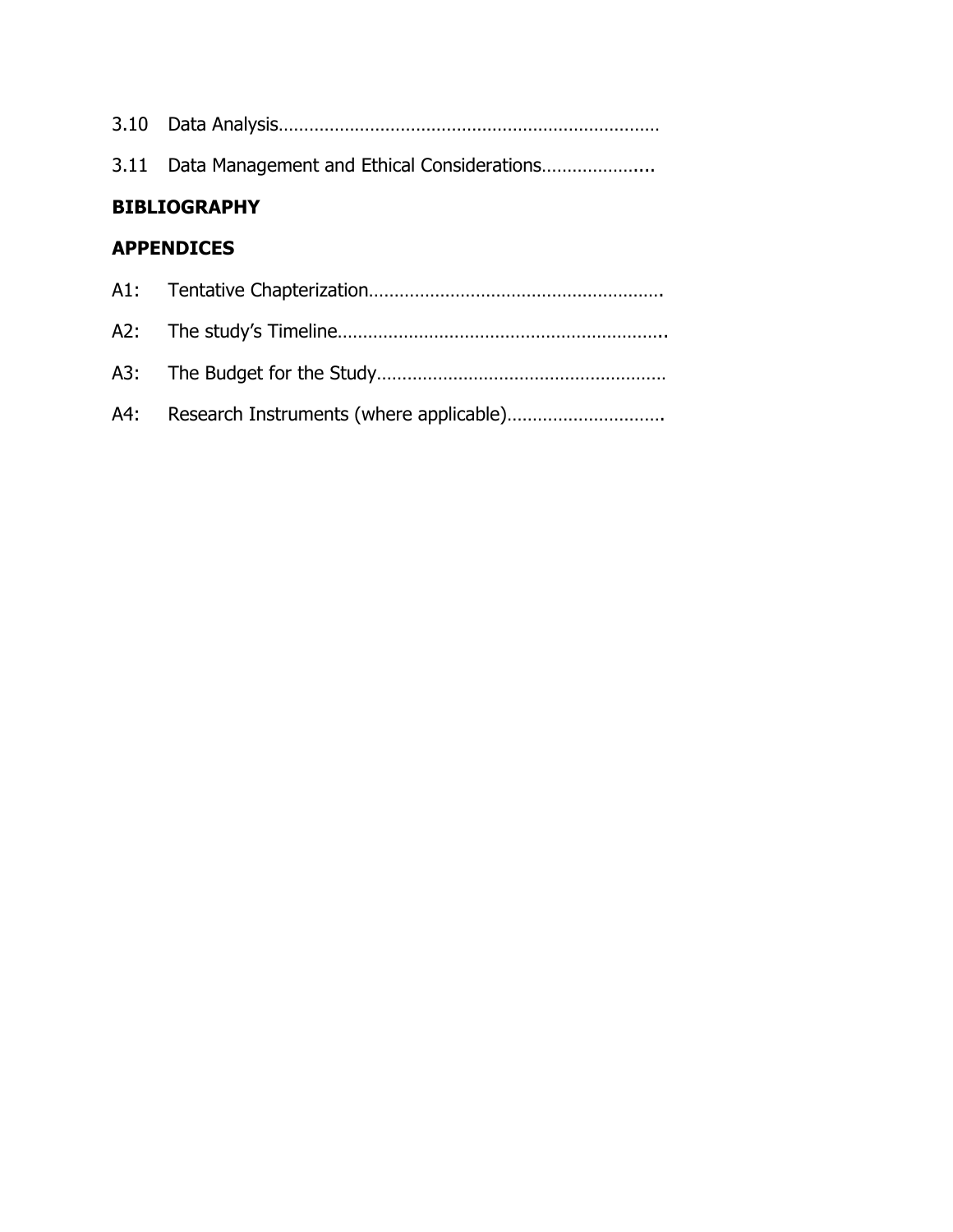## **1.0. INTRODUCTION**

## **1.1. Background of the study**

Provide specific Knowledge gaps that are considered the root of the problem. Specifically it should establish the problem leading to the study, and Cast the problem within the larger scholarly literature, discuss deficiencies in the literature about the problem, target an audience, and note the significance of the problem for this audience.

## **1.2. Statement of the Problem**

It should be precise and focused. It should be direct and very well thought out such that it does not leave questions in the mind of the reader about the nature and direction of the intended study.

## **1.3. Objectives of the study**

The objectives should be clearly stated and should be achievable.

## **1.4. Research Questions/Hypotheses**

Should be related to objectives and be testable.

## **1.5. Justification and Significance**

A section detailing the benefits and beneficiaries of the findings. Also targeting particular audience, explaining how the study adds to the scholarly research literature in the field, and why the study will improve policy or available information.

### **1.6. Scope and Limitations**

Giving the extent to which the study will be carried out, establishing the boundaries, exceptions, reservations and qualifications inherent in the study. It should clearly set the expectations on the study.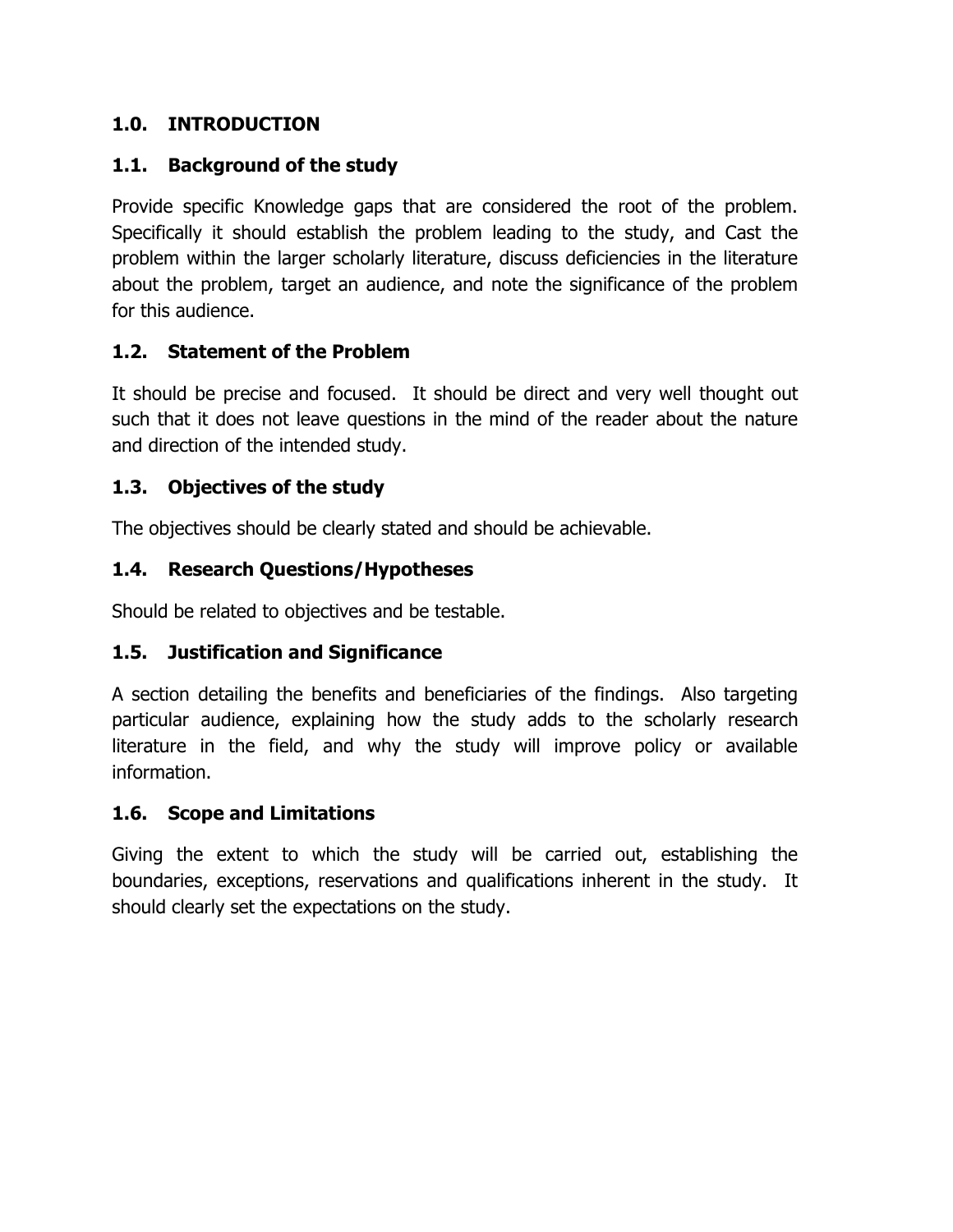## **2.0. LITERATURE REVIEW AND CONCEPTUAL/THEORETICAL FRAMEWORK**

## **2.1. Review of Related Literature**

In this section the student should demonstrate evidence of understanding of current research on the subject under investigation, and show clear gaps in knowledge that will be discussed. The review should be consistent with the requirements of the title (internal consistency) and aspects of the introduction e.g. background of the study. Any other relevant themes should be discussed under this heading.

## **2.2. Conceptual/Theoretical Framework** (where applicable).

It should provide conceptual view of the study problem. If a certain theory fits the study, it should be clearly discussed and its applications in the study explained.

## **3.0. RESEARCH METHODOLOGY**

This chapter highlights methodological details appropriate for the study. The following subheadings are suggested, but not all studies will utilize all the subheadings;

**3.1. Research Design-** State and justify the chosen method(s).

**3.2. Variables/Categories of Analysis-** Explain the independent and dependent variables or show the units and categories of analysis for the study.

**3.3. Site of the Study-** Describe the physical setting where the study will be undertaken and where applicable provide relevant maps and diagrams.

**3.4 Target Population-** describe the population, giving figures.

- **3.5 Sampling Techniques and Sample Size**
- **3.6 Research Instruments**
- **3.7 Pilot Study** (where applicable)
- **3.8 Validity & Reliability** (where applicable)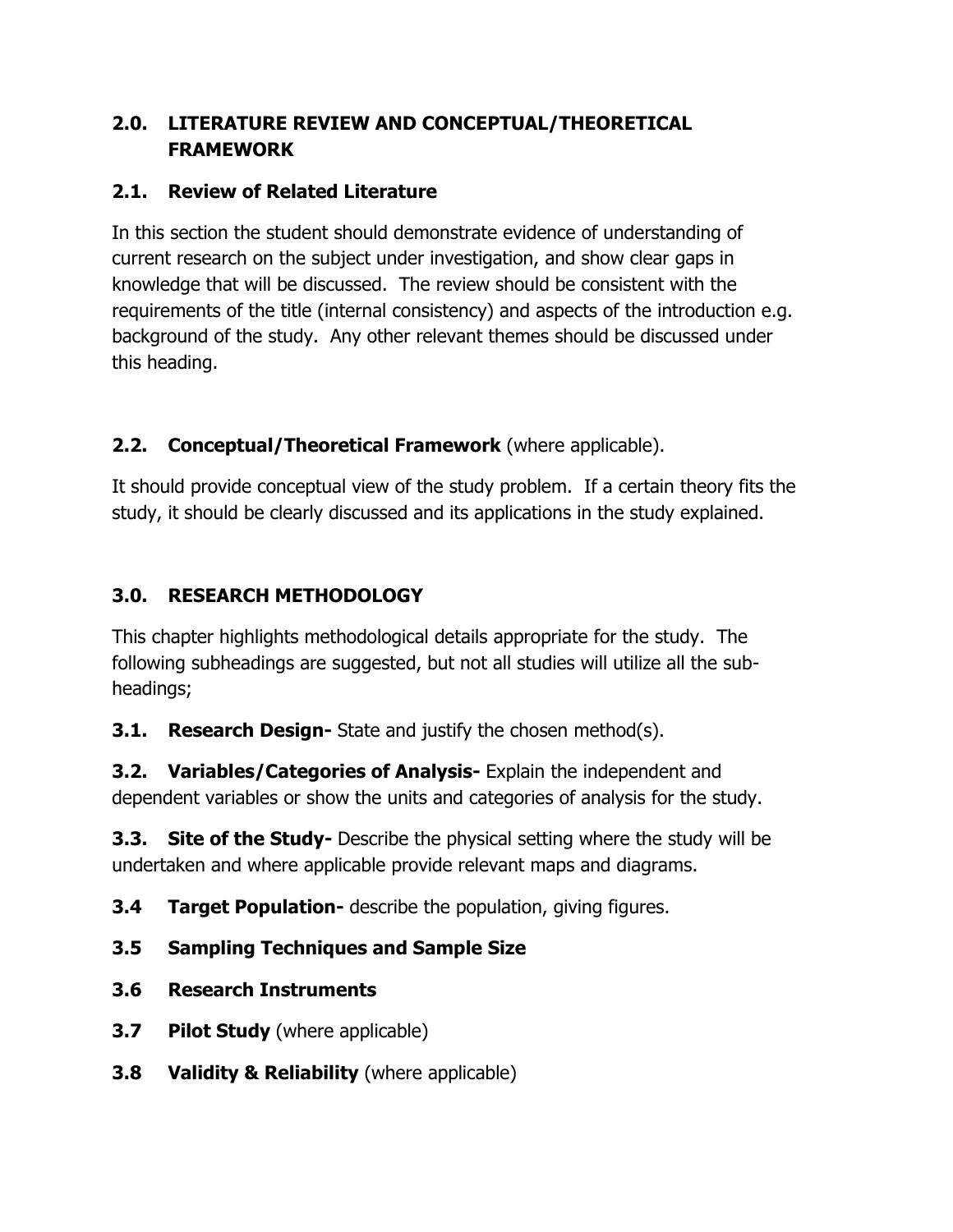**3.9 Data Collection Procedures-** This process involves setting the boundaries for the study, collecting information through observation, interviews, documents and visual materials, establishing the protocols for recording information, and setting the data parameters that will best answer the research questions.

**3.10 Data Analysis Procedures-** collecting information, sorting it out into clusters, indicate that the process will be based on data reduction and interpretation, reducing data into patterns, categories or schema.

Mention a plan to represent the information in some form of matrices (array, lists, tables) which show relationships between categories of information, display categories by informants, sites, demographic variables, role ordering and many other possibilities.

## **3.11 Data Management and Ethical Considerations**

## **BIBLIOGRAPHY/REFERENCES**

These should be single-spaced and listed alphabetically. For citation within the text the format of author and year of publication is recommended. Whichever style the Department adopts must be internationally recognized and consistently upheld all throughout the document.

## **Examples of APA referencing skills**

- 1. Books 4. Newspaper
- 2. Edited books 5. Magazines
- 3. Journals 6. Newsletters

## 1. **Books**

Calcutt, R. (1991) Statistic in Research and Development (2<sup>nd</sup> ed.)

London: Chapman & Hall

## 2. **Edited Books**

Lethridge, S. & C. Row (Ed.S)(1980) Billingual Education: Teaching English as a second Language. New York: Praeger.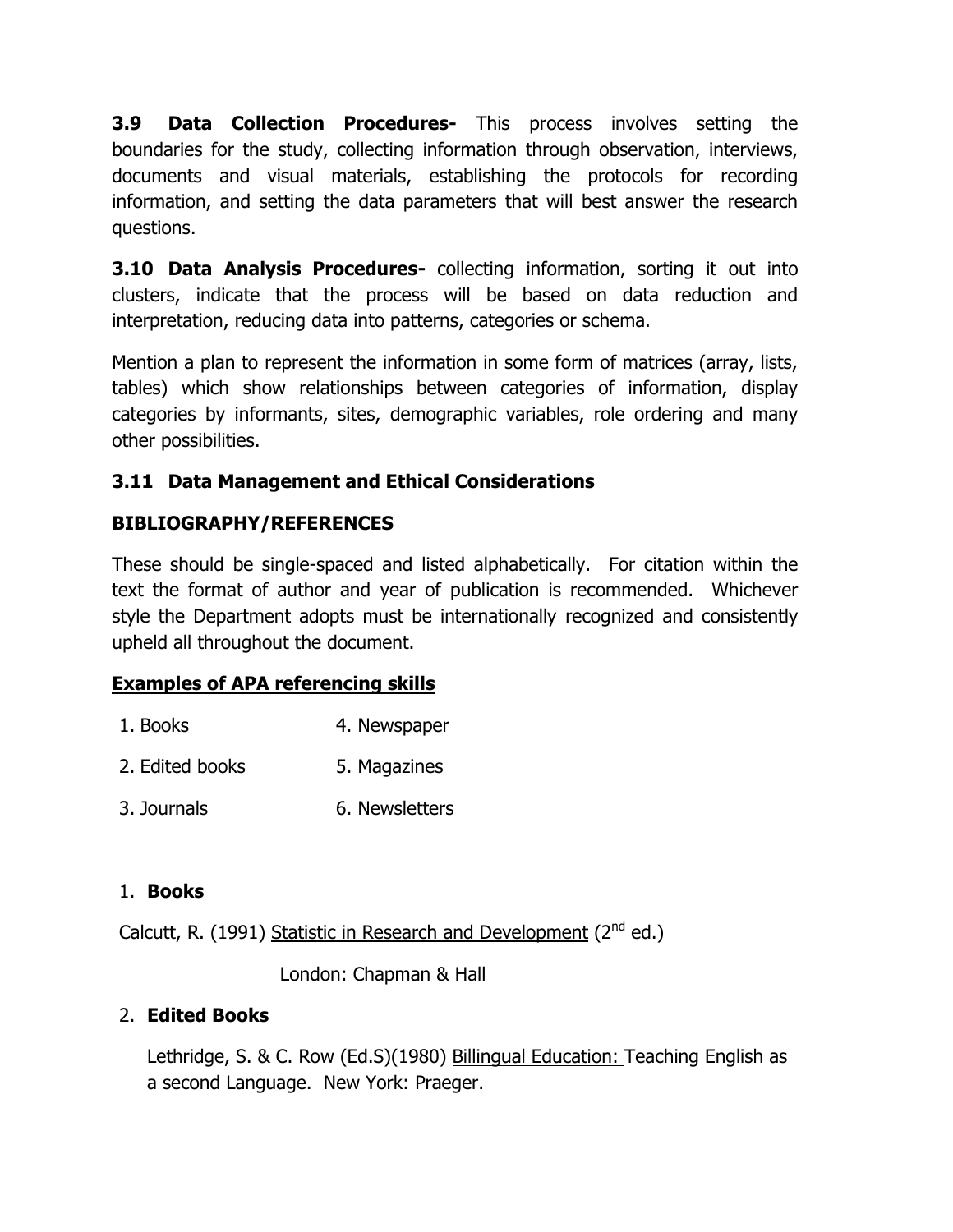NB: This is for an edited book without different contributors.

## 3. **Newspapers**

- (a) Lubin, J.S. (1980,  $5<sup>th</sup>$  December). "On idle: The un-employed shun much mundane work, at least for a while". The wall Street Journal, PP1,25.
- (b) Study finds free care used more. (1998, April). APA Monitor, p.14
	- N.B. This is an article without an author. The title of the article takes the place of the author

## 4. **Magazines**

Gardener, H. (1981, December). "Do babies need a universal song?"

Psychology Today, pp70-76

## 5. **Newsletters**

Staff (1980, 1<sup>st</sup> September). "Professionals Face tax rises as IRS targets

personal-service corporation." Behavior Today, p.5

## 6. **Internets**

Cohen L. (2003) A Basic Guide to the internet (online) Available at <http://

## **APPENDICES**

To include such items as tentative chapterization, work plan, budget, maps, questionnaires, etc. These should be numbered sequentially with a prefix 'A', e.g.

**A1** would stand for **Appendix 1, A2** for **Appendix 2,** e.t.c.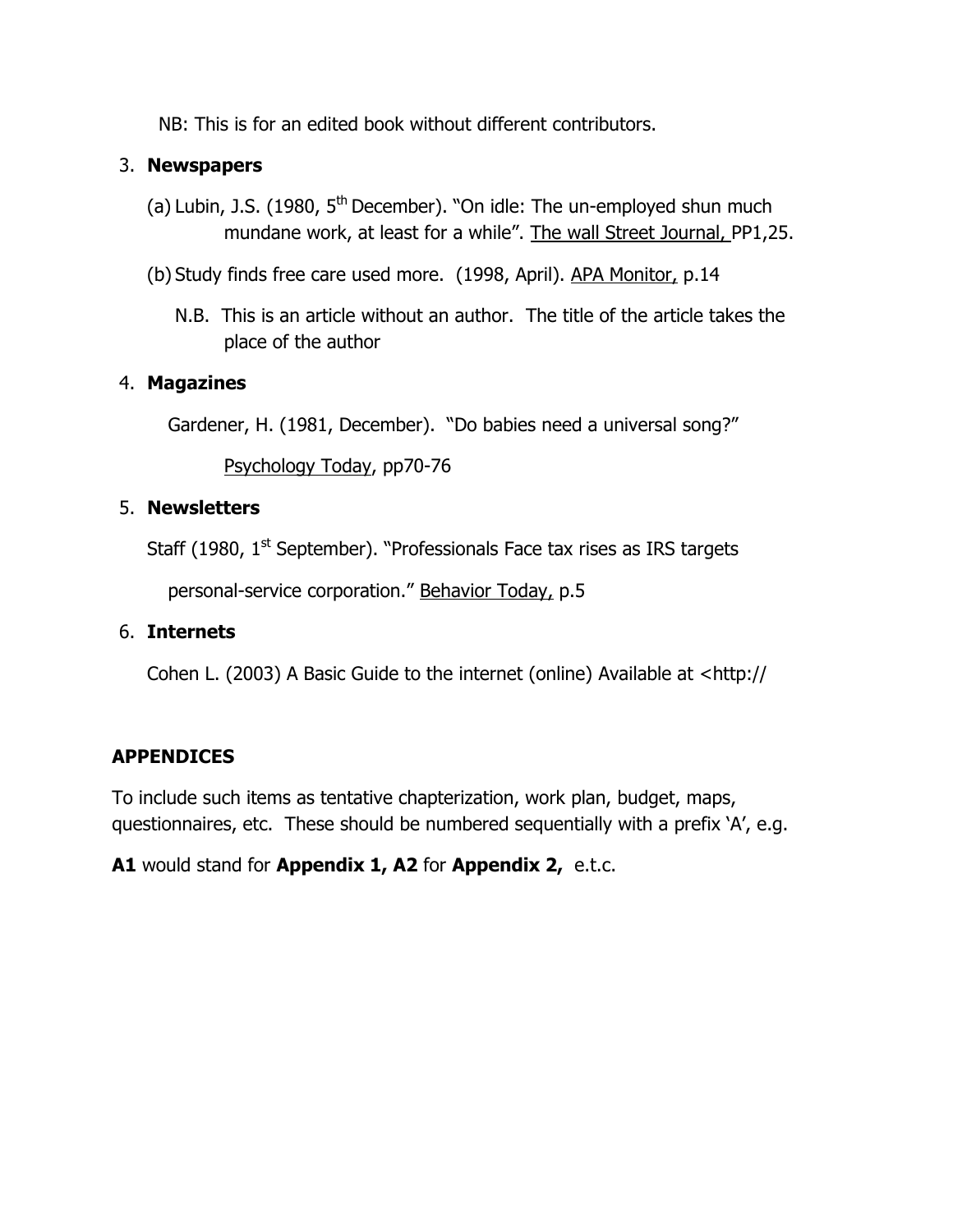## **LIST OF TABLES/ FIGURES**

These should be identified with the chapters on which they are captured.

Numbering should be: Table 1.1, 1.2 or Figure 1.1, 1.2 respectively.

### **USE OF TABLES AND FIGURES;**

- 1. No table or figure should occupy more than one page. And each should also fit within the margins of the document.
- 2. Each table, figure shall have a full caption.
- 3. They should be numbered in sequence and be cited by a number in the text.
- 4. Figure numbers and titles should appear above specific figures to identify them appropriately.
- 5. A table which is over-size may be divided so that a portion appears on two pages, which face each other. If and when this method is used, the entire title and footnotes, if any should appear on the left-hand side of the table.
- 6. Photographs should be scanned and printed on A4 paper and put on appropriate page(s).

### **PRESENTATION FORMAT**

#### 1) **Typing**

- i) Should be typed on font 12 (Times New Roman) on A4 size paper, double spaced and on one side of the paper.
- ii) A 50mm margin should be left on the left side of the paper and a 25mm on the right side of the paper.
- iii) Typing should begin 40mm from the top of the paper and should not go beyond 25mm from the bottom of the page.

### 2) **Pagination:**